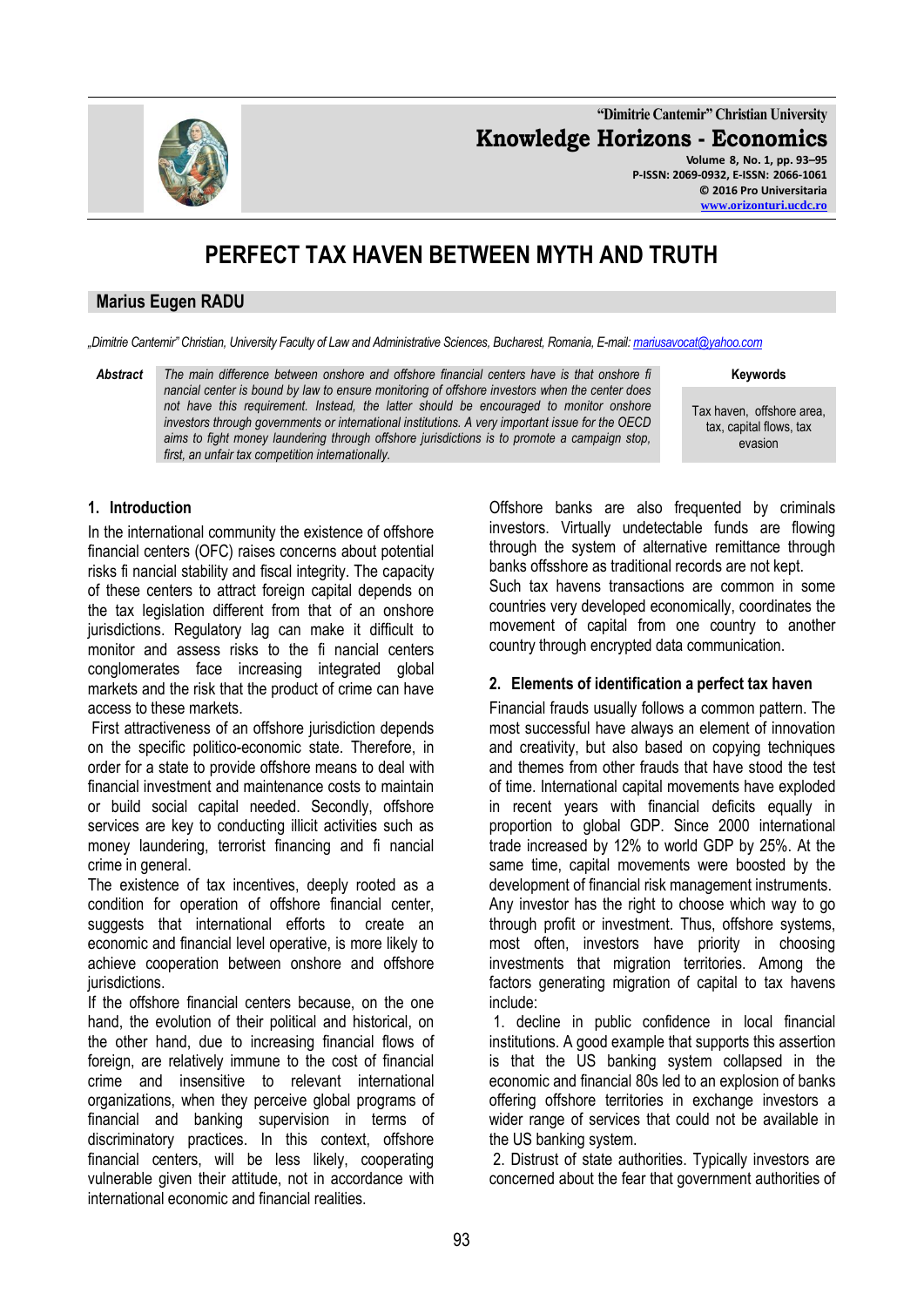the State of residence does not provide protection against abuse of invested capital area.

3. Confidentiality transactions - banking systems have not implemented a genuine banking secrecy to provide economic financial privacy desired so that the environment provides offshore own financial security, which any businessman needs in transactions.

The main difference between onshore and offshore financial centers have is that onshore fi nancial center is bound by law to ensure monitoring of offshore investors when the center does not have this requirement. Instead, the latter should be encouraged to monitor onshore investors through governments or international institutions.

A very important issue for the OECD aims to fight money laundering through offshore jurisdictions is to promote a campaign stop, first, an unfair tax competition internationally. In this sense G20 leaders recently agreed to be ready to deploy sanctions to protect their financial interests. Development of multinational corporations is a form qualitatively new expansion foreign monopolies by nature organizing their direct investment or postofoliu through free trade zones, which are also areas of investment, this type of company runs sales spaces extensive step up the internationalization of capital and increases their concentration and centralization.

Transnational corporations is one of the important factors of the actual development of the world economy, becoming a power able to challenge in its own interests, great changes in the international relations. Another form of tax optimization which helps companies are onshore jurisdictions with favorable tax regime, for example companies in Malta, Cyprus and other European companies, the Community; they function as commercial companies have number of tax residence (in order to apply the provisions of double taxation treaties) have a VAT number, take accounting, shall be submitted statements and annual accounts. If these

European companies is kept simple entry accounting, there is no concept of deductible or non-deductible expenses, any collection is profit, and any expense is recorded as a loss. In this situation it is accepted accounting companies any contracts, invoices or other economic transactions to help these companies profit drop to 0, depending on the need and desire of each operator individually.

#### **3. Tax havens in the context of economic globalization**

Offshore companies are financial planning tools and also international tax avoidance, lifting the profitability of a business, coordinating a productive activity leaving the possibility of anonymity and freedom while creating a full exchange. Offshore companies can be used in both schemes related to tax optimization, as well as conducting illegal business. Legality of transactions with an offshore company is determined by the laws of the countries where the transactions were carried out and the provisions of international agreements. Many developed countries impose restrictions on transactions with offshore companies, but no state can prohibit such transactions.

Discriminative measures can be applied to businesses that have transactions with offshore companies. For example: increase tax rates for operations with offshore companies, these additional operations control currency etc.

Operator wishing to trade offshore or offshore companies must take into account the basic principles of international tax planning:

- Diversity fiscal policies

- every state has specific aspects of fiscal policy, so different tax base, taxable income and taxable, tax principles. For example: the same type of income can be considered taxable in the country where it was obtained, but taxable in the country where the trader is resident.

- Taxation of economic agents depends on the legal form of company registration

- The same type of income can be perceived differently. In some states use separate taxation of income (withholding tax) in other comprehensive income taxation, and in some states to impose combined use.

- Correct use of the provisions of international agreements reached between the resident country and the country where this company will be registered offshore.

# **4. Conclusions**

Tax havens can provide useful financial services to companies, but poor banking secrecy and tax regulation is also a magnet for drug traffickers, money launderers through offshore corporations.

Tax havens are a shield for large corporations and wealthy elite which allows them to evade paying taxes. They allow large corporations to hold companies to ransom and encourage corruption and degradation of quality of life in other jurisdictions. Paradoxically or not, in the name of "free market", the World Trade Organization (WTO) supports tax havens; so ordinary people in onshore countries have to pay a heavy price for the policies of tax havens.

Tax havens can provide companies and wealthy individuals a way to escape their tax obligations. This limits the country's ability to raise revenue through taxation, both on their own income residents and on foreign capital. This undermines the ability of